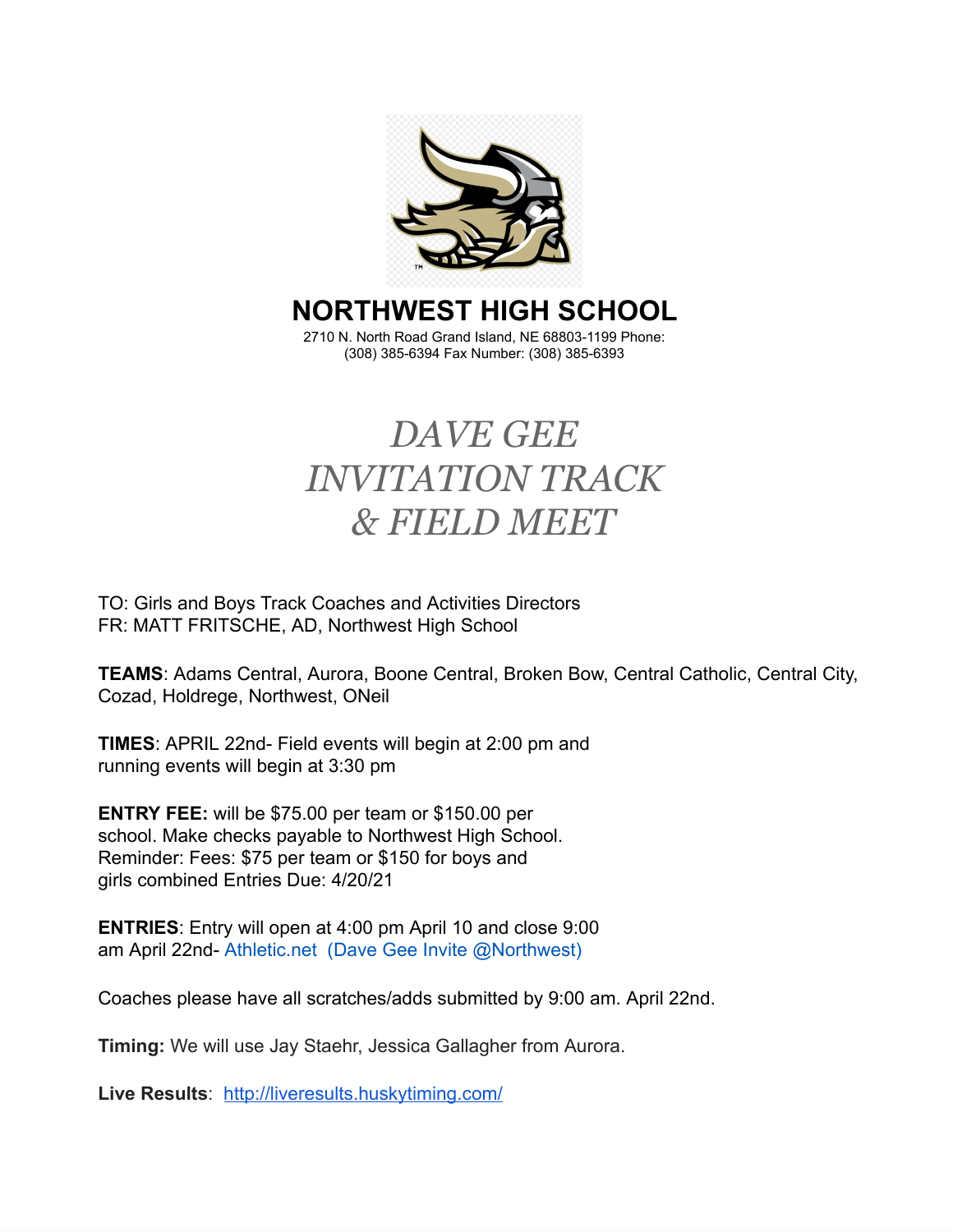**AWARDS:** Plaques will be awarded to the 1st place teams in both the boys' and girls' division.

Six place medals will be awarded for individual events and for the six relay teams.

Scoring will follow the 10-8-6-4-2-1 point system. All events will be scored accordingly. Accutrac will be used.

**SHOT AND DISCUS WEIGH-INS:** Implement weigh-ins will take place on the backside of the concession stand before competition begins

**TEAM CAMPS:** Please set up team tents and camping areas outside of competition areas. Along the north or south portions of the facility.

**ATHLETIC TRAINER:** Northwest Athletic Trainer will be located in the southwest shed by the Pole Vault

**RESTROOMS and CONCESSIONS:** Will be located on the NW corner of the facility

-Please take care of your own valuables. Teams are asked to dress at home if possible. The varsity boys' and girls' dressing rooms will be available if needed.

**BUS PARKING** for the invitational will be on the south side of Viking Field. You may use the Jan Street entrance. Jan Street is one block west of the North Road and Capital Avenue intersection.

**STARTER/OFFICIAL-Larry Rutar-Dave Olson/ Al Satterly**